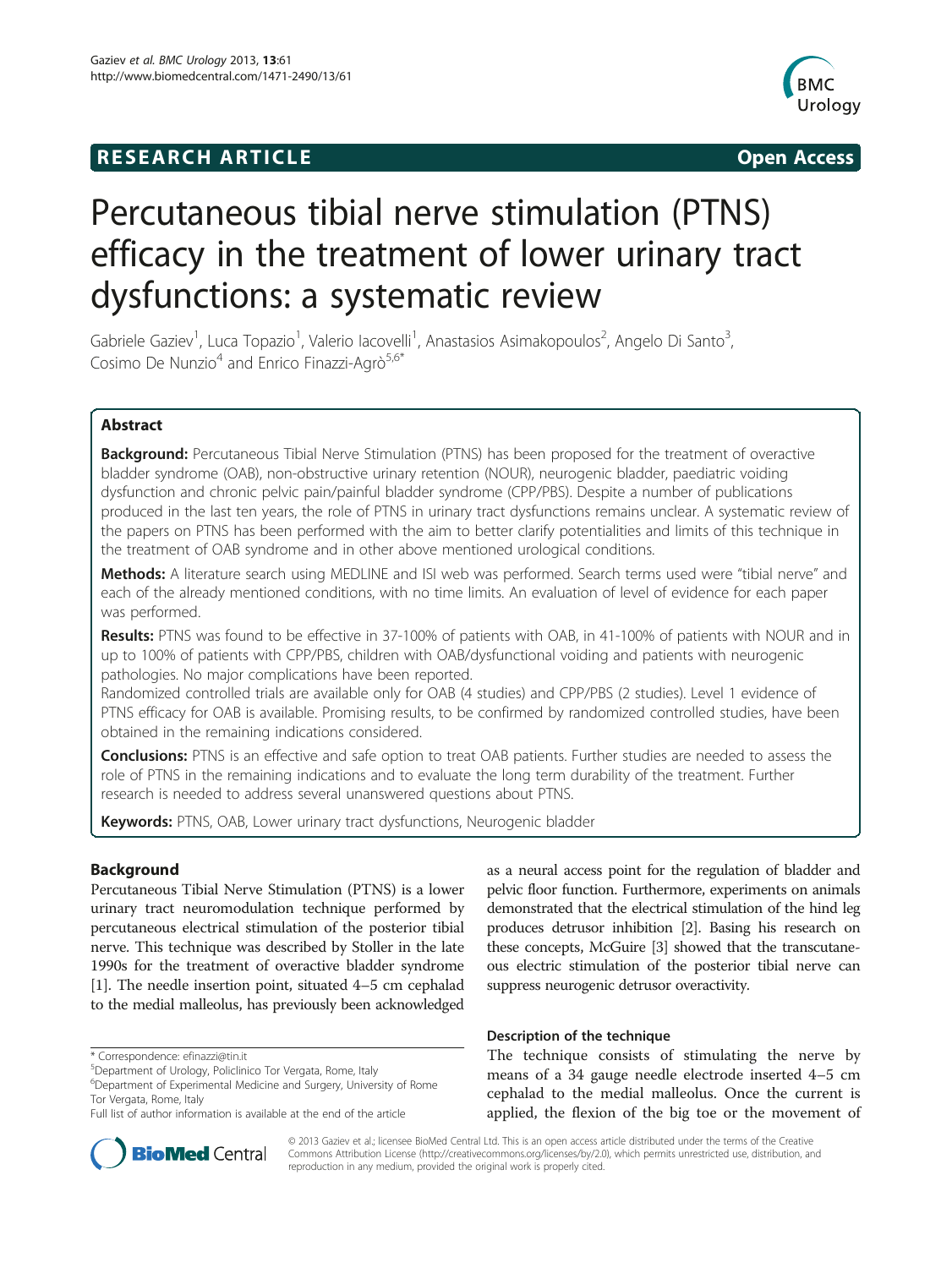the other toes confirms the correct positioning of the needle electrode. The electric current is a continuous, square wave form with a duration of 200 μs and a frequency of 20 Hz. The current intensity is determined by the highest level tolerated by the patient. In Figure 1 the stimulator (Urgent® PC, Uroplasty, Minnetonka, MN, USA) and the technique of stimulation are represented. The stimulation sessions last for 30 minutes and are performed once a week for 10–12 weeks in the majority of published papers. In a report published by Finazzi Agrò et al. [[4](#page-9-0)], the possibility of a more frequent stimulation was analysed: stimulation performed 3 times a week obtained the same results obtained as a weekly stimulation protocol. The advantage of more frequent sessions is to obtain effects in 4 weeks instead of 12: results seemed to be dependent upon the number of stimulations performed and not the time elapsed from the beginning of the stimulation program [[4](#page-9-0)]. In a recent study [[5](#page-9-0)], a protocol of weekly PTNS sessions performed for 6 weeks was evaluated in women with overactive bladder syndrome. The Authors found that this shortened protocol obtained a positive response in 69,7% of 43 women.

## Mechanisms of action

To date despite of its great clinical use, PTNS mechanism of action still remains unclear even though in the last years several studies have tried to better clarify it.

Some papers have shown that an effect of detrusor inhibition can be found after hind leg or pudendal electric stimulation in animal models [[2,6](#page-9-0)]. In two very recent studies [\[2,7](#page-9-0)] Tai and co-workers have found that irritation induced bladder overactivity is suppressed by tibial nerve stimulation in cats. A 30 minute stimulation at both low (5 Hz) and high (30 Hz) frequencies was able to induce

prolonged poststimulation inhibition of bladder activity, which lasted for more than 2 h and significantly increased bladder capacity.

Danisman [\[8](#page-9-0)] found that after PTNS the mast cells count in the bladder of female rats diminished.

Another study, as described by Chang and colleagues [[9\]](#page-9-0), shows that PTNS could produce effects on the (sacral) spinal cordby reducting C-fos expression (a marker of neuronal metabolic activity), in rat sacral spinal cord, after electrical stimulation of the hind leg.

An effect on supraspinal centers, has also been demonstrated in humans in a paper published by Finazzi Agro [[10\]](#page-9-0). The Authors found a significant increase in amplitude of long latency somatosensory evoked potentials (LL-SSEP) recorded 24 hours after the end of a 12 session PTNS program. This finding could reflect a modification in elaboration mechanisms of sensory stimuli and it suggests a possible reorganization of cortical excitability after PTNS.

In conclusion, data available do not permit to draw definitive conclusions about PTNS mechanisms and sites of action; the results of this treatment can be due to effects on different areas of the central nervous system, but also to a peripheral effect on the target organ.

#### Aim of study

Despite the lack of certainty about the mechanism of action of PTNS, in the last decade this technique has been widely used for the treatment of overactive bladder syndrome (OAB) and results of PTNS on non-obstructive urinary retention (NOUR), neurogenic bladder, paediatric voiding dysfunctions and chronic pelvic pain/painful bladder syndrome (CPP/PBS) have been described as well.

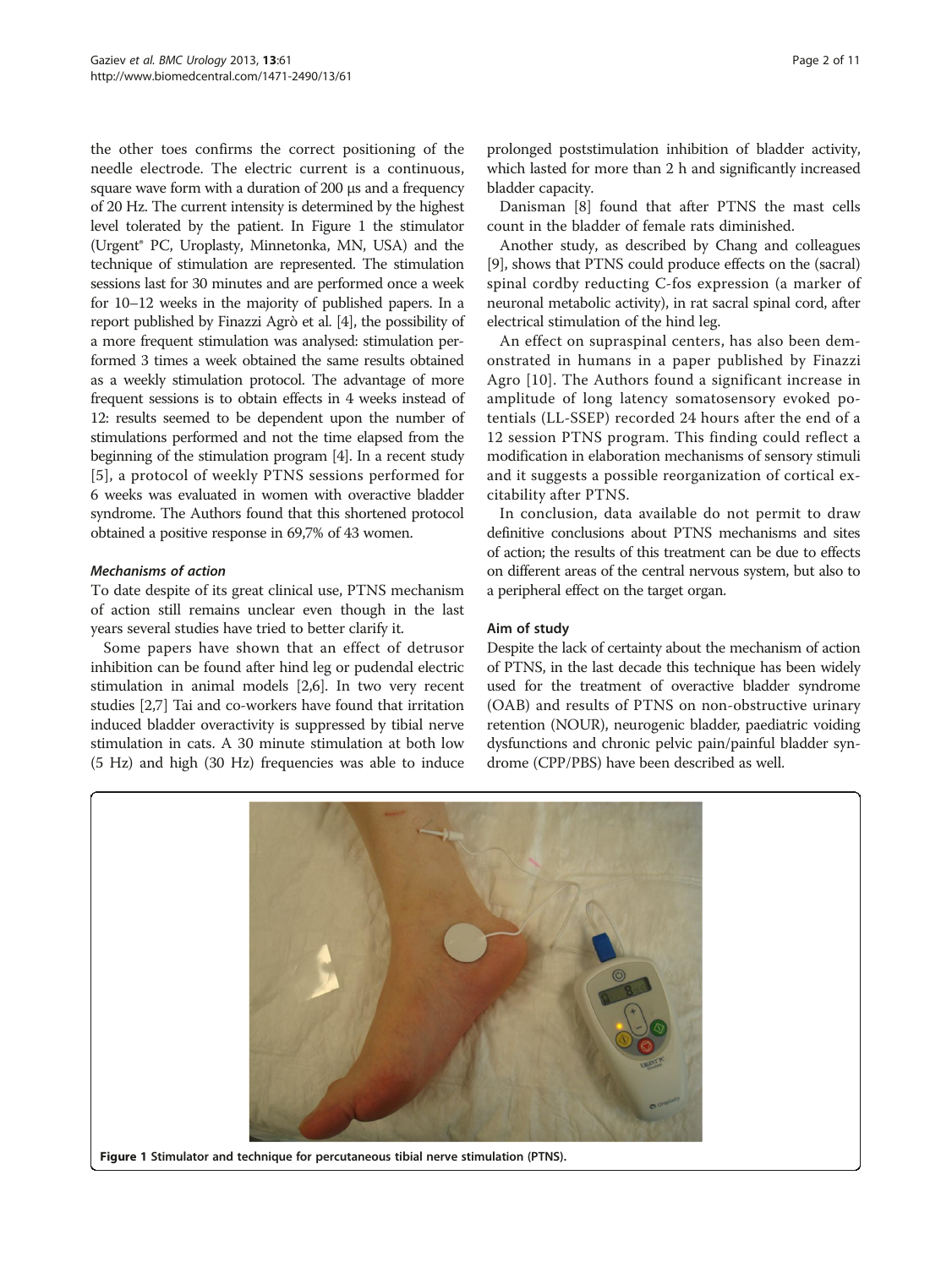Aim of this systematic review, reported accordingly to the PRISMA statements [\[11\]](#page-9-0), was to assess PTNS efficacy not only in OAB but also in other common urological conditions and to underline gaps in the present knowledge where research is still needed.

## Methods

## Eligibility criteria

All studies published on international peer reviewed journals have been considered. Only papers in English language were included in the review. Papers with only abstract were excluded. No publication date restriction was imposed. Participants of any age, sex, affected by any pathology of urological interest were considered. Only study describing effects of a percutaneous electrical stimulation of the posterior tibial nerve were considered. Primary outcome measure was the percentage of patients considered improved, independently by the definition of improvement used by the Authors. Several secondary outcome measures were considered.

## Information sources

A literature search using MEDLINE and ISI web was performed. The last literature search was run on December 2012. The search was conducted by two physicians independently.

#### Search

Search terms used were "tibial nerve" combined with each of the following: "overactive bladder syndrome", "urinary retention", "neurogenic bladder", "voiding dysfunction", "chronic pelvic pain", "painful bladder syndrome", "Stoller afferent nerve stimulation". Related articles of pertinent papers were also searched.

## Study selection

Eligibility assessment was performed independently by two reviewers who screened papers titles and abstracts. Case Reports were excluded.

## Data collection process

One review author extracted the following data from included studies and the second author checked the extracted data. Disagreements were resolved by discussion between the two review authors; if no agreement could be reached, it was planned a third author would decide.

## Data items

Information was extracted from each included study on: condition treated, type of study, mean or median age of patients population, percentage of female patients, definition of improvement, number and percentage of improved patients, treatment of control group (if present).

## Risk of bias across studies

An evaluation of level of evidence (based on the Oxford Centre for Evidence-Based Medicine criteria [\[12\]](#page-9-0) of PTNS efficacy) was performed for each paper.

Our search strategy is shown in Figure [2](#page-3-0).

## Results

#### Evidence synthesis

We included 32 studies, with a total of 1087 adult participants between 18 and 82 years of age and 62 children between 1 and 17 years old. There were 6 Randomized clinical trial (RCT) studies: two compared PTNS with Sham studies, two compared PTNS with anticholinergic therapy, one compared PTNS with placebo therapy and one with 'no treatment' group.

There are 16 studies about OAB, 4 studies about NOUR, 9 studies about CPP/PBS, 3 studies about neurogenic bladder. Four studies are in children (1 with OAB, 1 OAB and NOUR and a OAB and Dysfunctional voiding). Only 6 studies are Randomized clinical trials: 4 in the OAB group and 2 in the CPP/PBS group. In the OAB RCT studies, control groups are different: Tolterodine, placebo, sham, oxybutynin. In the CPP/PBS group one RCT study uses sham and one has 'no treatment'. There are 9 multicenter studies.

The inclusion criteria were:

- Participants: patients (adults and children) with idiopathic OAB, NOUR, CPP/PBS and neurogenic bladder;
- Intervention: Percutaneous tibial nerve stimulation (PTNS);
- Comparison: Sham nerve stimulation; anticholinergic medications; placebo;
- Outcome measures: cure/improvement in symptoms at the end of initial treatment program.

The exclusion criteria were:

- Papers with only abstract;
- Non-English Articles;
- Case reports;
- Papers about PTNS non reporting clinical results.

#### Participants and intervention

OAB studies involved a total of 640 treated patients and 189 control patients, NOUR studies involved 81 treated patients, CPP/PBS involved 233 treated patients and 56 control patients. Children studies are on 62 patients and Neurogenic bladder studies are on 72 patients.

In all studies the rate of female patients is higher than the rate of male patients. Two studies are only on female. In five studies sex is not specified. In adult studies mean age ranges between 45 and 65 years old.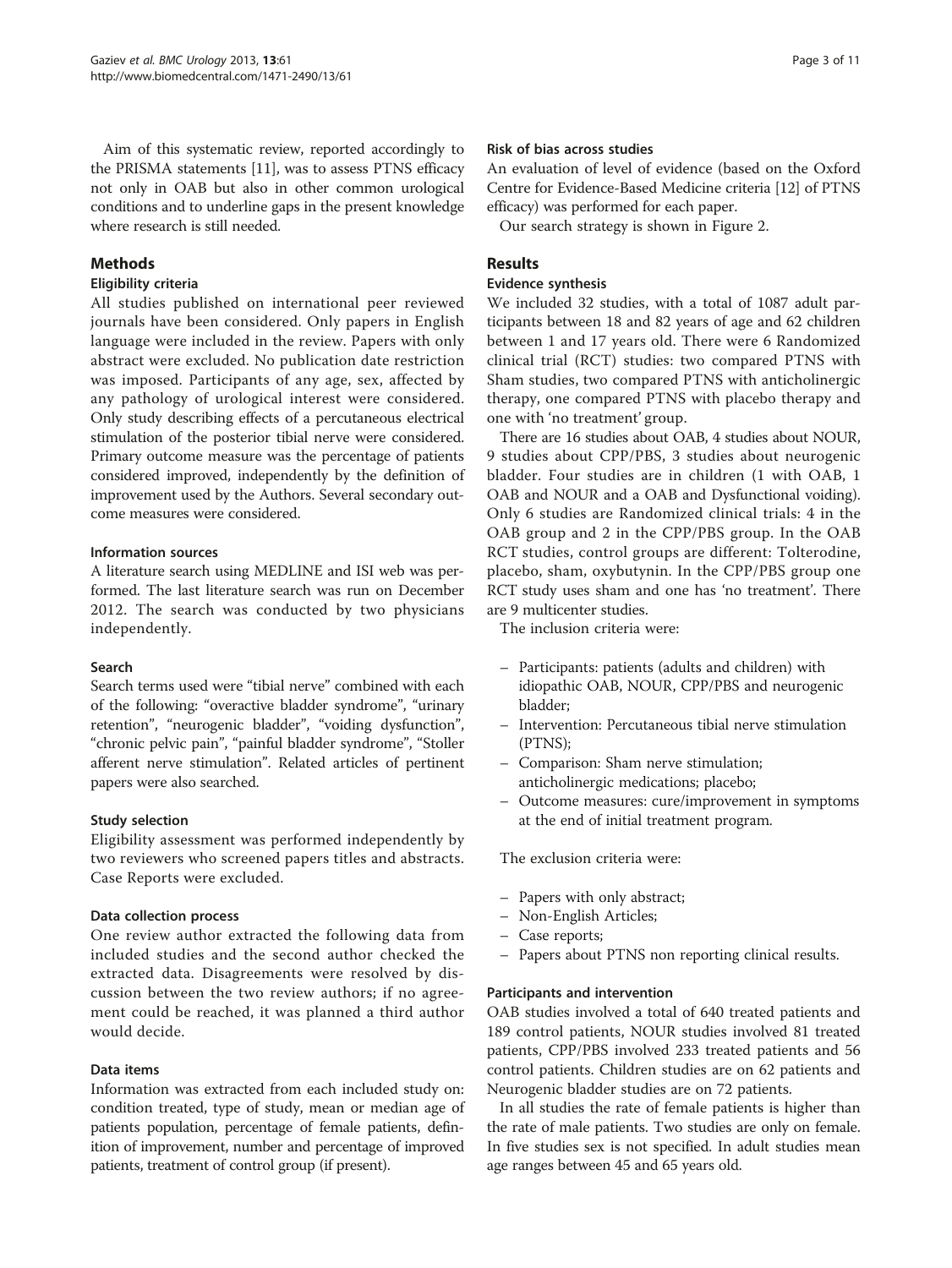<span id="page-3-0"></span>

## Comparison

Two studies compared PTNS with Sham nerve stimulation, two studies compared PTNS with anticholinergic medications, one with placebo and one with 'no treatment' group.

#### **Outcomes**

Six studies evaluate only urodynamic outcome, 20 only clinical outcome and 6 urodynamic and clinical outcome.

#### Results in overactive bladder syndrome

Several studies have been published evaluating the effects of PTNS on OAB [\[13-19\]](#page-9-0). According to these studies, the overall percentage of patients classified as "successfully treated" was 54.5-79.5%. Of note, the definition of "success" differs among studies from the use of urodynamic data to clinical parameters and quality of life measures. In spite of these differences, the reported success rates are of clinical interest, especially because many were obtained from a population of patients who were already non responsive to conventional therapies. Improvements are reported not only in symptoms, but also in urodynamic observations. Klingler [\[13\]](#page-9-0) reported a reduction of detrusor overactivity and Vandoninck showed an increase of the cystometric capacity and of the threshold of appearance of involuntary detrusor contractions [\[17\]](#page-9-0).

Randomized controlled trials on OAB More recently, some randomized controlled studies on PTNS as treatment of OAB have been published. Peters et al. [\[20](#page-9-0)] provided the results of a randomized controlled study comparing PTNS to tolterodine 4 mg extended release. The subjects' global response assessments of overactive bladder symptoms was improved from baseline in a significantly higher percentage of patients in the PTNS arm compared to the tolterodine arm  $(79.5\%$  reporting cure or improvement vs. 54.8%,  $p = 0.01$ ). Objective measures (reductions in urinary frequency, incontinence episodes, urge severity and night-time voids; improvement in voided volume) improved similarly in both groups. The Authors state that PTNS is safe and offers improvements of OAB symptoms, with objective effectiveness comparable to pharmacotherapy.

After first developing a validated sham for PTNS [\[21](#page-9-0)], Peters randomized a total of 220 adults with OAB to PTNS or sham therapy [[22](#page-9-0)]. PTNS subjects achieved statistically significant improvement in bladder symptoms with 54.5% reporting moderately or markedly improved responses compared to 20.9% of sham subjects from baseline  $(p < 0.001)$ . According to Authors, PTNS therapy is safe and effective in treating OAB and superior to a placebo.

More recently, Finazzi Agrò [[23\]](#page-9-0) provided a prospective double blind, placebo controlled study aimed to investigate the possible placebo effects of PTNS on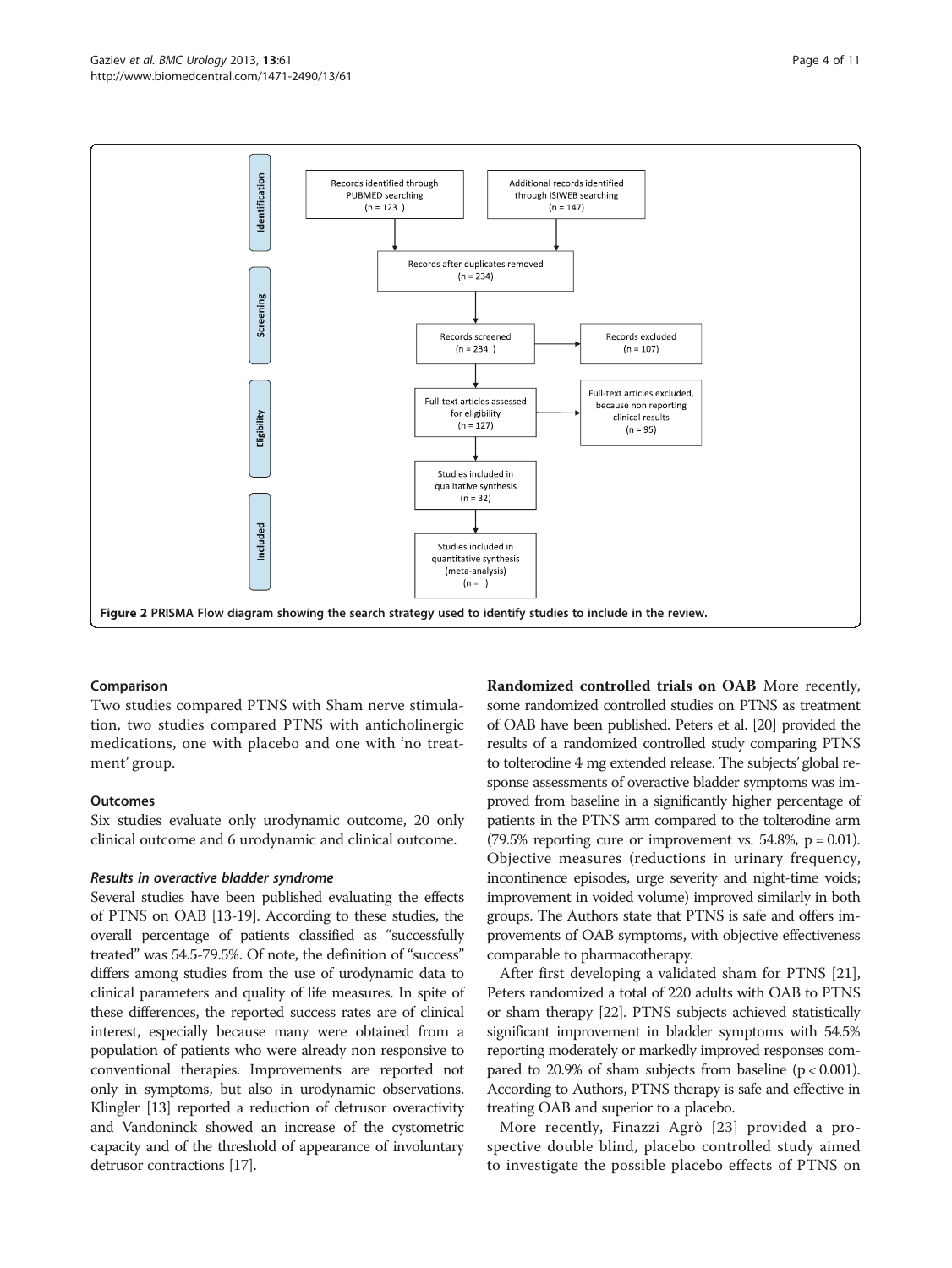detrusor overactivity incontinence. Patients were randomly assigned either to PTNS or to placebo group. Patients showing a reduction >50% of urge incontinence episodes were considered "responders". A statistically significant difference between responders' rates was found (71% in PTNS group vs 0% in placebo group,  $p < 0.0001$ ). Improvement in the number of incontinence episodes, number of voids, voided volume and Incontinence quality of life (I-QoL) score were statistically significant in the PTNS group but not in placebo group. The authors concluded that the relevance of a placebo effect was negligible in this patients' population.

Results for OAB are reported in Table [1](#page-5-0): positive data on the efficacy of PTNS in this condition are reported by all Authors. Three randomized controlled trials (level of evidence 1) are available for PTNS as treatment for this condition.

#### Results in non-obstructive urinary retention

PTNS has been used also in the treatment of nonobstructive urinary retention (NOUR) and the experience in this field is limited to few published papers. According to these papers, the percentage of patients successfully treated is good, varying from 41 to 100%, according to the parameters chosen to classify "success" [\[13,24,25](#page-9-0)]. In a study published by Vandoninck [\[24\]](#page-9-0), the primary outcome measure was a reduction of the total catheterized volume per 24 hours. Using a reduction of >50%, the percentage of responders was 41%; using a reduction rate of >25%, the percentage of responders was 67%.

According to another paper from the same authors [\[25](#page-9-0)], an improvement of the urodynamic parameters of the voiding phase (maximum flow, detrusor pressure at maximum flow, post-void residual urine) was also observed.

Van der Pal [[26](#page-9-0)] showed that PTNS has an effect in QoL of all patients investigated and a reduction of at least two pads/day recorded in the bladder diary.

Results for NOUR are reported in Table [2](#page-6-0): positive data on the efficacy of PTNS in this condition are reported by all Authors. No randomized controlled trial is available for PTNS as treatment for this condition; only prospective non randomized trials are available (level of evidence 2–3).

#### Results in chronic pelvic pain/painful bladder syndrome

Few studies have evaluated the effect of PTNS on CPP/PBS [[27-32\]](#page-9-0). According to Van Balken [[27](#page-9-0)], this technique seems to be effective in as much as 42% of patients with CPP. In the same group of patients, Kim [[28](#page-9-0)] found that 90% showed an improvement >25% in the VAS score for pain, with 60% reaching improvement >50%. Kabay [\[29](#page-9-0)] evaluated the efficacy of PTNS in the treatment of patients with category IIIB chronic non-bacterial prostatitis. 89 patients were randomized to receive either  $PTNS (n = 45)$ or sham treatment ( $n = 44$ ). A complete response on pain and symptoms was observed after PTNS in 40% and 66.6% of the patients, whereas a partial response was observed in 60% and 33.3% of the patients, respectively; no significant results were seen after sham treatment.

Two studies from Zhao [[30](#page-9-0),[31](#page-9-0)] evaluated PTNS for the treatment of PBS/interstitial cystitis (IC). In the first one [\[30\]](#page-9-0), after a prospective evaluation in 14 patients with refractory IC, the authors concluded that PTNS had no significant clinical effect over 10 weeks of treatment. In a more recent study [[31](#page-9-0)], the same author evaluated the efficacy of PTNS performed twice a week in 18 female patients with IC. 44.4% of patients evaluated the trial effective and showed a significant improvement in bladder capacity. Baykal [[32](#page-9-0)] evaluated the effect of intravesical heparin and PTNS in 10 subjects with IC. After 2 and 12 months of treatment, patients showed significant reduction of symptoms and of Wisconsin pain scores as well as an increase of cystometric capacity. The authors concluded that the combination of intravesical heparin and peripheral neuromodulation seems to be an alternative for patients with IC who were not responsive to other treatments.

Congregado [\[33](#page-9-0)] described a significant improvement in all lower urinary tract irritative symptoms of 51 female patients studied. Gokyldiz [\[34\]](#page-9-0) reported a 100% of clinical success in 12 patients with chronic pelvic pain treated with PTNS.

Results for CPP/PBS are reported in Table [3](#page-7-0): positive data on the efficacy of PTNS in this condition are reported by all but one Authors. Only one randomized controlled trial is available for PTNS as treatment for CPP (level 1, one paper); several prospective non randomized trials are available (level of evidence 3).

#### Results in children

PTNS seems to be effective in the treatment of nonneurogenic lower urinary tract dysfunctions of children: 60-80% of children with OAB and 43-71% of children with urinary retention showed a significant improvement [[35](#page-9-0)-[37\]](#page-10-0). De Gennaro [\[36\]](#page-10-0) found that PTNS is generally well accepted by children, with low scores of a visual analog scale for pain, that further decreased during the treatment. Efficacy at 2 year follow up was maintained [[37\]](#page-10-0).

Results in children are reported in Table [4:](#page-8-0) no randomized controlled trial is available for PTNS as treatment for dysfunctional voiding/OAB in children; only prospective non randomized trials are available (level of evidence 2–3).

#### Results in patients with neurogenic bladder

Few reports have been published on the effects of PTNS in patients with neurogenic bladder. Acute urodynamic effect of PTNS were observed in a mixed population of OAB patients, most of whom neurologically impaired (multiple sclerosis –MS-, spinal cord injury -SCI-, Parkinson's disease -PD-). During stimulation, an increase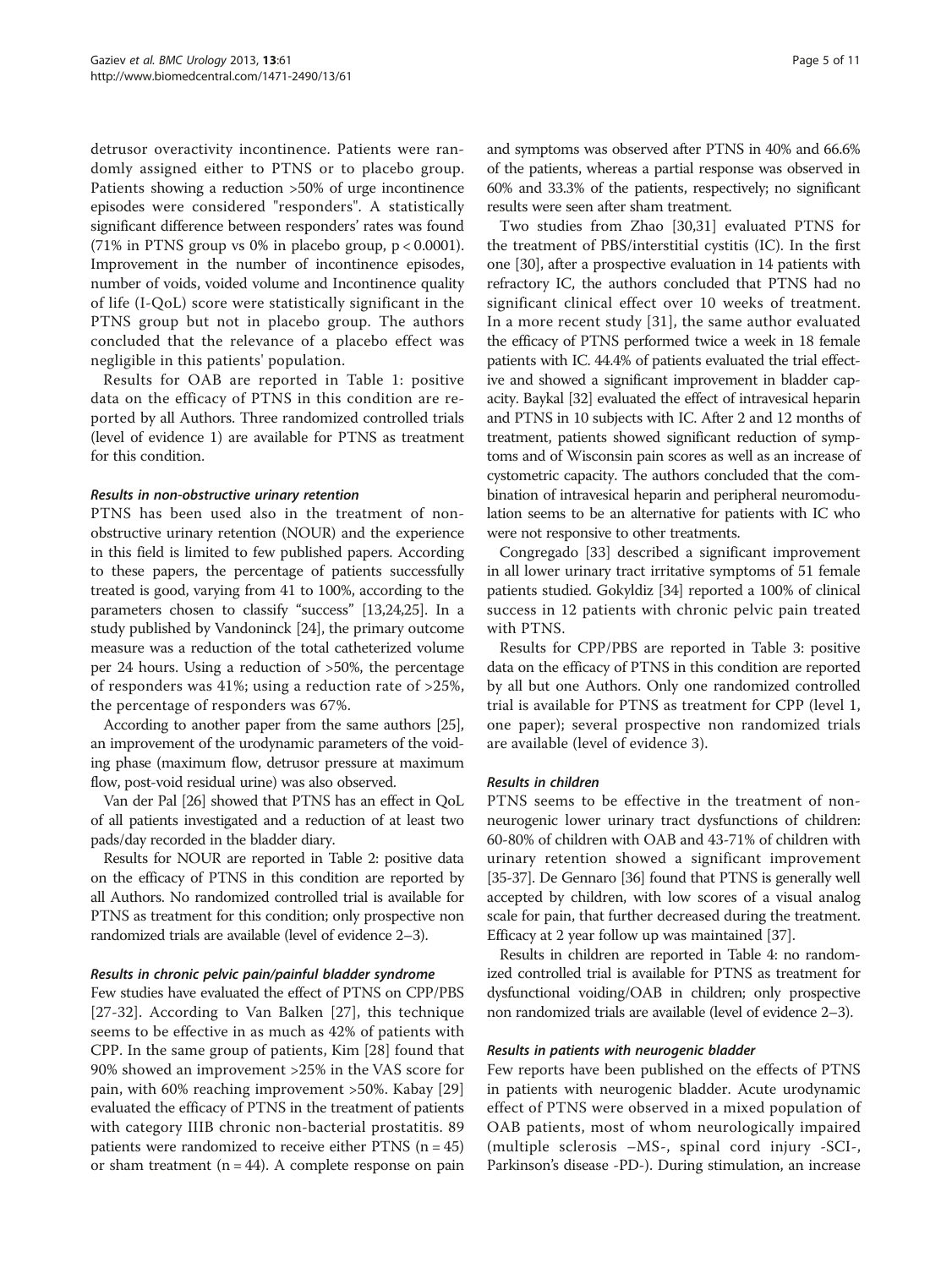| <b>Authors</b> | Years            | Control<br>group       |     | <b>PTNS</b>  |                  |     | Other     |         |          | <b>RCT</b> | <b>Methods</b>             | Level          | <b>Results</b>                                                                                             | Female n(%) |                       | Mean age        |                  | <b>Multicenter</b> |
|----------------|------------------|------------------------|-----|--------------|------------------|-----|-----------|---------|----------|------------|----------------------------|----------------|------------------------------------------------------------------------------------------------------------|-------------|-----------------------|-----------------|------------------|--------------------|
|                |                  |                        | n   | Postive      | $\%$             | n   | Postive % |         | R        |            |                            |                |                                                                                                            |             | PTNS Control<br>group | PTNS group      | Control<br>group |                    |
| Klingler HC    | 2000 [13]        | N/A                    | 15  | 10           | 67               |     |           |         |          | N          | Urodynamic<br>and clinical | 3              | <10 voids/day <2voids/<br>night PadTest (g) 10                                                             | 73          |                       | N/A             |                  | $\mathbb N$        |
| Govier FE      | 2001 [14]        | N/A                    | 47  |              | 71               |     |           |         |          | N          | Urodynamic                 | $2 - 3$        | 25% reduction in<br>mean daytime voiding<br>frequency                                                      | 90          |                       | 57.4 (24-80)    |                  | Υ                  |
| van Balken MR  | 2001 [15]        | N/A                    | 37  | 22           | 59               |     |           |         |          | N          | Clinical                   | $2 - 3$        | Request for continued<br>chronice treatment                                                                | 73          |                       | $52.5(23 - 74)$ |                  | Y                  |
| Vandonink V    | 2003 [16]        | N/A                    | 35  | 24           | 69               |     |           |         |          | N          | Clinical                   | $2 - 3$        | Continuing treatment                                                                                       | 71          |                       | 57 (29-82)      |                  | Υ                  |
| Vandonink V    | 2003 [17]        | N/A                    | 60  | 34           | 57               |     |           |         |          | N          | Urodynamic                 | $2 - 3$        | 50% reduction                                                                                              |             |                       |                 |                  | Y                  |
| Peters KM      | 2009 [20]        | Tolterodine            | 44  | 35           | 80               | 42  | 23        | 55      | 0.01     | Y          | Clinical                   | $2 - 3$        | Improvemtn for cure in<br>79.5% compared to<br>54.8% in the tolterodine<br>arm                             | 96          | 92                    | 57.5            | 58.2             | Y                  |
| Peters KM      | 2010 [22]        | Sham                   | 110 | 60           | 55               | 110 | 23        | 21      | < 0.001  | Y          | Clinical                   | -1             | Improvement in overall<br>bladder symptoms                                                                 | 78          | 80                    | 62.5            | 60.2             | $\mathbb N$        |
| Finazzi-Agro E | 2010 [23]        | Placebo                | 17  | 12           | 71               | 15  | $\circ$   | $\circ$ | < 0.001  | Y          | Clinical                   | $\mathbf{1}$   | 50% reduction                                                                                              | 100         | 100                   | 44.9            | 45.5             | N                  |
| Amarenco G     | 2003 [38]        | N/A                    | 44  | 22           | 50               |     |           |         |          | N          | Clinical                   | $\overline{1}$ |                                                                                                            | 66          |                       | 53.3            |                  | $\mathbb N$        |
| van Der pal F  | 2005 [26]        | N/A                    | 11  | 11           | 100              |     |           |         |          | N          | Clinical                   |                | Improvement in overall<br>bladder symptoms                                                                 | 54.5        |                       | 51 (33-66)      |                  | $\mathbb N$        |
| Karademir K    | 2005 [18]        | Oxybutynin<br>$+$ PTNS | 21  | 13           | 62               | 22  | 18        | 82      | < 0.0001 | Y          | Clinical                   |                | Improvement in overall<br>bladder symptoms                                                                 |             |                       |                 |                  | Υ                  |
| de Séze M      | 2011 [45]        | N/A                    | 70  | 58           | 82.8             |     |           |         |          | N          | Urodynamic<br>and clinical |                | Improvement in 82.6%<br>and 83.3% of the<br>patients on day 30<br>and day 90 regarding<br>symptoms and QoL |             |                       |                 |                  | $\mathbb N$        |
| van Balken MR  | 2006<br>[44, 47] | N/A                    | 132 | 43<br>O/68 S | 32,6<br>O/51,5 S |     |           |         |          | Ν          | Clinical                   |                | Improvement QoL                                                                                            | 61.3        |                       | $53(21-82)$     |                  | $\mathbb N$        |
| Nuhoglu B      | 2005 [19]        | N/A                    | 35  | 19           | 54               |     |           |         |          | N          | Urodynamic<br>and clinical |                | Improvement Urgency<br>and QoL                                                                             | 100         |                       | 47.3 (35-57)    |                  |                    |

## <span id="page-5-0"></span>Table 1 Results of the use of PTNS in OAB Patients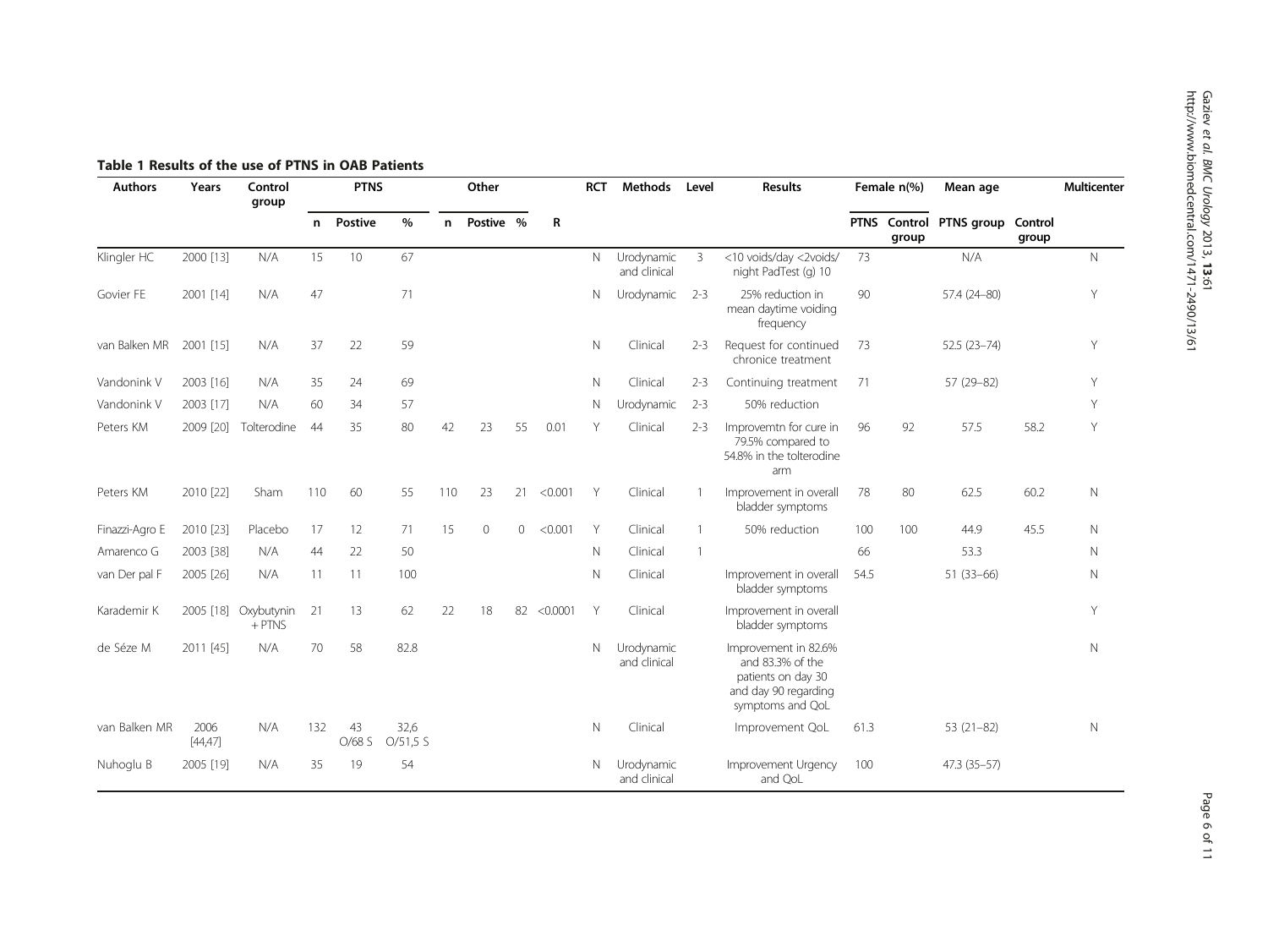|                | Table 2 Results of PTNS in Patients affected by non obstructive urinary retention |         |    |                 |      |            |                |         |                                             |        |            |             |  |  |  |
|----------------|-----------------------------------------------------------------------------------|---------|----|-----------------|------|------------|----------------|---------|---------------------------------------------|--------|------------|-------------|--|--|--|
| <b>Authors</b> | Years                                                                             | Control |    | <b>PNT</b>      |      | <b>RCT</b> | <b>Methods</b> | Level   | <b>Results</b>                              | Female | Mean age   | Multicenter |  |  |  |
|                |                                                                                   | group   |    | <b>Positive</b> | $\%$ |            |                |         |                                             | (%)    |            |             |  |  |  |
| van Balken MR  | 2001 [15]                                                                         | N/A     | 12 |                 | 58   | N          | Clinical       | $2 - 3$ | Request for continued<br>chronice treatment | 58     | 58.8       | N           |  |  |  |
| Vandoninck V   | 2003 [16.17]                                                                      | N/A     | 39 | 16              | 41   | N          | Clinical       | $2 - 3$ | 50% reduction of<br>catherterized volume    | 69     | 53 (28-77) | Υ           |  |  |  |
| Vandoninck V   | 2004 [24]                                                                         | N/A     | 39 | 16              | 41   | N          | Urodynamic     |         | 50% reduction of<br>catherterized volume    | 69     | 53 (28-77) | Υ           |  |  |  |

and Ool

<span id="page-6-0"></span>Table 2 Results of PTNS in Patients affected by non obstructive urinary retention

of first involuntary detrusor contraction volume and of cystometric capacity was found [[38\]](#page-10-0). Similar results were observed by Kabay [\[39\]](#page-10-0) in PD patients with detrusor overactivity. On the other hand, Fjorback [[40](#page-10-0)] failed to obtain acute urodynamic reductions of detrusor overactivity in MS patients.

van der pal F 2006 [[26](#page-9-0)] N/A 30 29 100 N Bladder Diary

Kabay and Gobbi [[41,42\]](#page-10-0) investigated the effect of PTNS on the lower urinary tract symptoms in MS patients with detrusor overactivity and lower urinary tract symptoms (LUTS), respectively. After 12 weeks, statistically significant improvements in several urodynamic and clinical parameters were observed. Both authors concluded that PTNS is effective to improve LUTS in MS patients.

Results in neuropathic bladder are reported in Table [5](#page-8-0): positive data on the efficacy of PTNS in this condition are reported by all Authors. No randomized controlled trial is available for PTNS as treatment for this condition; only prospective non randomized trials are available (level of evidence 2–3).

#### Complications

No major complications are reported in literature, following PTNS treatment. Only mild to moderate pain in the site of the puncture was reported by some authors; the majority of patients, with the inclusion of children [\[35](#page-9-0)-[37](#page-10-0)], seem to tolerate perfectly the positioning of the needle and the subsequent stimulation.

## Long term durability

The only available long term study on results of PTNS on the treatment of overactive bladder was published by MacDiarmid et al in 2010 [\[43](#page-10-0)]. Subject global response assessments showed sustained improvement from 12 weeks at 6 and 12 months, with 94% and 96% of responders, respectively.

Patients in this trial were receiving periodic PTNS sessions. Van der Pal [[44](#page-10-0)] found that, 6 weeks after initial PTNS therapy, 64% of patients showed a worsening of symptoms, thus underlining the need of a maintenance stimulation protocol. The need for repeated stimulation sessions could be less common in children: according to

Capitanucci, maintenance stimulation sessions are needed only in 29% of children with dysfunctional voiding and in 50% of children with overactive bladder [\[37](#page-10-0)].

86.6 51 (20–72) N

The need of repeated stimulation sessions, possibly for long time or lifelong, is probably the major limit of PTNS, requiring either periodic office based procedures, or a home based treatment. Transcutaneous stimulation, as proposed by McGuire [[3\]](#page-9-0), could be an alternative for chronic treatment. Some very recent papers evaluated the efficacy of transcutaneous tibial nerve stimulation (TTNS) in the treatment of OAB in multiple sclerosis patients [\[45](#page-10-0)] and of urgency incontinence in older women [\[46](#page-10-0)].

## Discussion

#### Recommendations for further research Efficacy of PTNS

2-3 Improvement BD and QoL

Level 1 evidence is produced by few studies for efficacy of PTNS in the treatment of OAB/urge incontinence. PTNS seems to be an efficacious and safe treatment for OAB that could be highly recommended. Nevertheless, this evidence needs to be confirmed by further good quality randomized controlled studies and meta-analysis of them.

For all the remaining indications considered in this systematic review only 2–3 level of evidence of efficacy is available for PTNS (only one RCT for CPP/PBS is available). RCT for PTNS in these indications are highly recommended.

## Stimulation protocol

Little is known about the effects of the electric stimulation parameters and the stimulation protocols on PTNS efficacy. Further studies are needed to identify the best electric parameters and the best protocols for every indications as well as possible effects of a combination therapy with drugs (e.g. antimuscarinics for OAB or intravesical glycosaminoglycans for painful bladder syndrome).

## Safety

According to published data, PTNS is safe and well tolerated. Nevertheless, future studies will have to include safety data of the technique.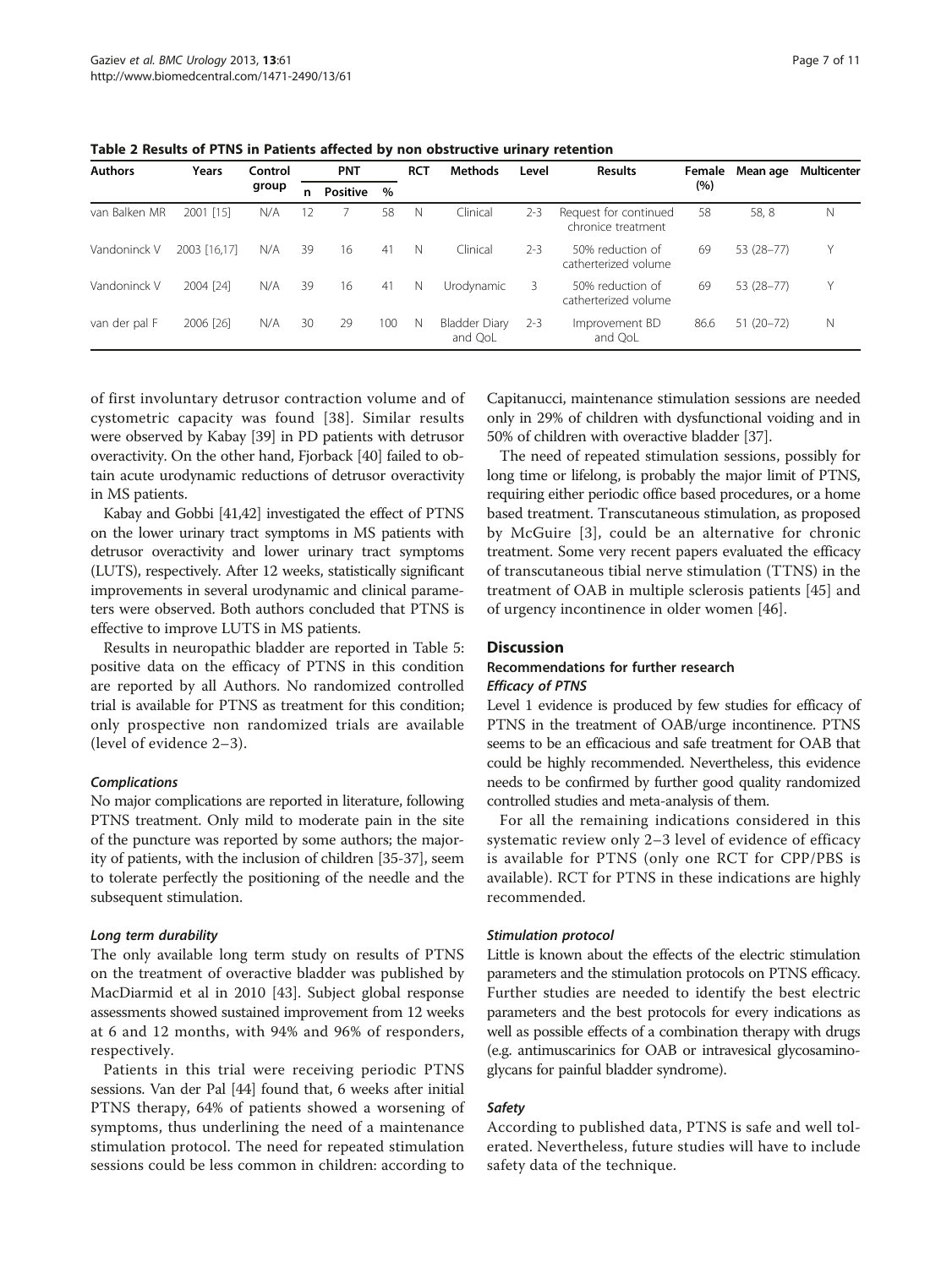| <b>Authors</b>    | Years     | Control<br>group |               | <b>PNT</b>      |              |            | Other   |          | <b>RCT</b>  | Methods  | Level | <b>Results</b>                          | Female (%) |           | Mean age (range)   |                 | <b>Multicenter</b> |
|-------------------|-----------|------------------|---------------|-----------------|--------------|------------|---------|----------|-------------|----------|-------|-----------------------------------------|------------|-----------|--------------------|-----------------|--------------------|
|                   |           |                  | Positive<br>n | $\%$            | n            | Positive % |         |          |             |          |       | <b>PNT</b><br>Control<br>group<br>group |            | PNT group | Control group      |                 |                    |
| van Balken MR     | 2003 [27] | N/A              | 33            | 14              | 42           |            |         |          | N           | Clinical | 3     | Mean VAS for pain                       | 33         |           | $51.6(25 - 79)$    |                 | N                  |
| Kim SW            | 2007 [28] | N/A              | 15            | 9               | 60           |            |         |          | N           | Clinical | 3     | VAS score for pain<br>reduction >50%    |            |           | $60(41 - 78)$      |                 | N                  |
| Kabay S           | 2009 [29] | Sham             | 45            | 18              | 40           | 44         | $\circ$ | $\Omega$ |             | Clinical |       | VAS score for pain<br>reduction >50%    | $\circ$    | 0         | 37.9 (range 24-51) | 38.5 (range 25) | $\mathsf{N}$       |
| Zhao J            | 2004 [31] | N/A              | 14            | $\mathbf{0}$    | $\mathbf{0}$ |            |         |          | N           | Clinical | 3     | VAS Scale reduction                     | 93         |           |                    |                 | N                  |
| Zhao J            | 2008 [31] | N/A              | 18            | 8               | 44           |            |         |          | N           | Clinical | 3     | Bladder capacity<br>increases           | 100        |           | 60                 |                 | N                  |
| Baykal K          | 2005 [32] | N/A              | 10            | 10 <sup>°</sup> | 100          |            |         |          | N           | Clinical | 3     | Wiscosin pain score                     | 80         |           | 49 (40-62)         |                 | $\mathbb N$        |
| Congregado Ruiz B | 2004 [33] | N/A              | 51            | 51              | 100          |            |         |          | $\mathbb N$ | Clinical |       | Improvement QoL                         | 100        |           | 55 (18-74)         |                 | N                  |
| Gokyildiz S       | 2012 [34] | No<br>treatment  | 12            | 12              | 100          | -12        | $\circ$ | $\circ$  |             | Clinical |       | Improvement QoL                         | 100        | 100       |                    |                 | $\mathbb N$        |

<span id="page-7-0"></span>Table 3 Efficacy of PTNS in chronic pelvic pain/painful bladder syndrome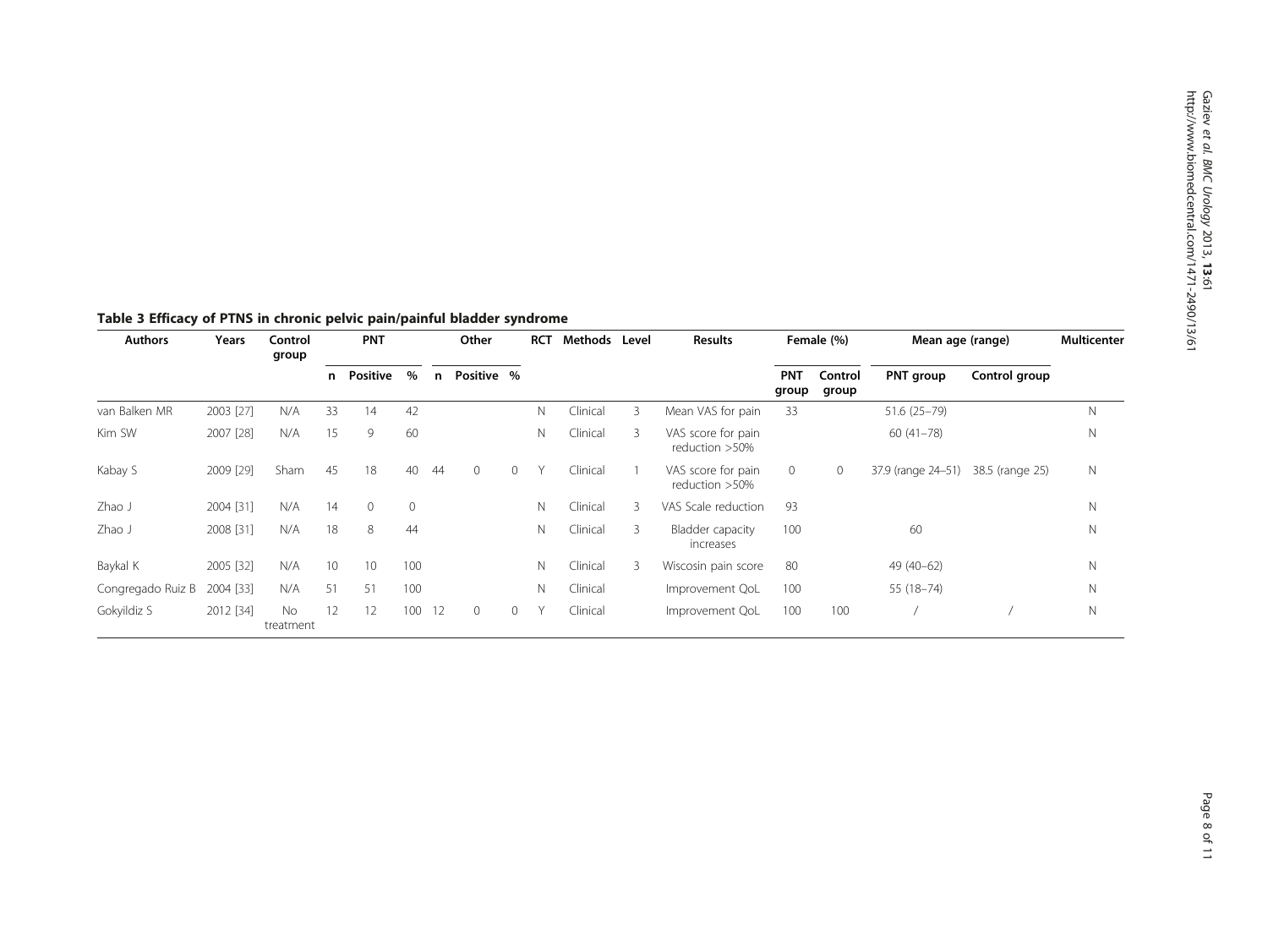<span id="page-8-0"></span>Table 4 Efficacy of PTNS use in children

| <b>Authors</b> | Years     | Control<br>group | <b>PNT</b> |          |      | <b>RCT</b> | <b>Methods</b>                      |         | Level Results                                   | Female<br>(%) | Mean<br>age | <b>Multicenter</b> |
|----------------|-----------|------------------|------------|----------|------|------------|-------------------------------------|---------|-------------------------------------------------|---------------|-------------|--------------------|
|                |           |                  | n.         | Positive | $\%$ |            |                                     |         |                                                 |               |             |                    |
| Hoebeke P      | 2002 [35] | N/A              | 31         | 27       | 87   |            | Clinical and<br>Urodynamic findings | $2 - 3$ | Clinical and shape of<br>the uroflowmetry curve | 48            | 11, 7       | Ν                  |
| De Gennaro M   | 2004 [36] | N/A              | 10         | 8        | 80   | N          |                                     | $2 - 3$ | Clinical and Urodynamic<br>findings             | 60            | 9           | Ν                  |
| De Gennaro M   | 2004 [36] | N/A              |            | 5        | 71   | N          |                                     | $2 - 3$ | Clinical and Urodynamic<br>findings             | 57            | 12          | N                  |
| Capitanucci ML | 2009 [37] | N/A              | 14         | 12       | 86   | N          | Clinical and                        | $2 - 3$ | Clinical findings                               | <b>NS</b>     | <b>NS</b>   | Ν                  |
| Capitanucci ML | 2009 [37] | N/A              | 14         | 14       | 100  | Ν          | Urodynamic findings                 | $2 - 3$ | Clinical findings                               | <b>NS</b>     | <b>NS</b>   | N                  |

#### Predictive factors of PTNS success

Very few data on predictive factors of success of PTNS are available.

The urodynamic characteristics of OAB patients seem to be relevant: OAB patients not showing detrusor overactivity (or showing it only at higher bladder volumes) seem to be more prone to respond to treatment [[17\]](#page-9-0). In NOUR, patients with milder symptoms seem to respond better [[25](#page-9-0)]. Bad mental health (as measured with the SF-36 Mental Component Summary) seems to be a negative predictive factor for success of PTNS in patients with OAB, NOUR or CPP/PBS [\[47](#page-10-0)].

Studies on subgroups of patients in the different indications considered are needed, to find patients more prone to respond to this treatment, with the aim to reduce the number of patients unsuccessfully treated, thus reducing the costs.

#### Long term durability

Only one long term (12 months) study on results of PTNS on the treatment of overactive bladder is available [[43](#page-10-0)]. No long term studies are available for the remaining indications. Further long term studies are needed.

As already mentioned, the need of repeated stimulation sessions is an important drawback of PTNS, making this technique time consuming for the patients and the health professionals. Further studies on alternative possible treatments (e.g. home based transcutaneous stimulation) are needed.

#### Mechanisms of action

Few data are available about possible mechanisms of action of PTNS. Studies on animal models and on humans, possibly using central nervous system functional imaging techniques are to be encouraged.

#### Economic data

Analysis of the costs of PTNS both in the short and in the long term, in relation with the patients' quality of life improvement, would be very useful to understand the cost-effectiveness of this treatment.

## Conclusions

PTNS is an effective treatment for patients with OAB syndrome non responding to conservative therapies. Results from randomized controlled studies demonstrate that the success rate of PTNS is statistically superior to that of placebo. The durability of the improvement obtained by PTNS has also been demonstrated with periodic stimulations to sustain the therapeutic effects. Finally PTNS is safe, with no major complications reported in literature. In consideration, of these potentialities, as suggested by some authors [[48\]](#page-10-0), PTNS could be offered early in the course of OAB treatment.

Promising results, to be confirmed by randomized controlled studies, have been obtained in non-obstructive urinary retention, CPP/PBS and urinary disorders in children. Further studies are needed to assess the exact role of PTNS in these indications and to evaluate the long term

Table 5 Results of the use of PTNS in Patients affected by neurogenic bladder

| <b>Authors</b> | Years           | Control<br>group |    | <b>PNT</b> |               | <b>RCT</b> | Methods        | Level   | <b>Results</b>                          | Female (%) |              | Mean age Multicenter |
|----------------|-----------------|------------------|----|------------|---------------|------------|----------------|---------|-----------------------------------------|------------|--------------|----------------------|
|                |                 |                  | n  | Positive   | $\frac{0}{0}$ |            |                |         |                                         |            |              |                      |
| Kabay S        | 2009 [29,39,41] | N/A              | 32 | 15         | 47            | - N        | Urodynamic 2-3 |         | 50% improvement<br>cystometric capacity | 41         | 64 (44 - 78) | N                    |
| Gobbi C        | 2011 [42]       | N/A              | 21 | 16         | 76            | - N        | Clinical       | $2 - 3$ | Patient perception<br>of Bladder Cond   | 76         | $46(29-62)$  | N                    |
| Kabay S        | 2009 [29,39,41] | N/A              | 19 | 19         | 100           | N          | Urodvnamic     |         | Custometry parameters                   | 100        |              | N                    |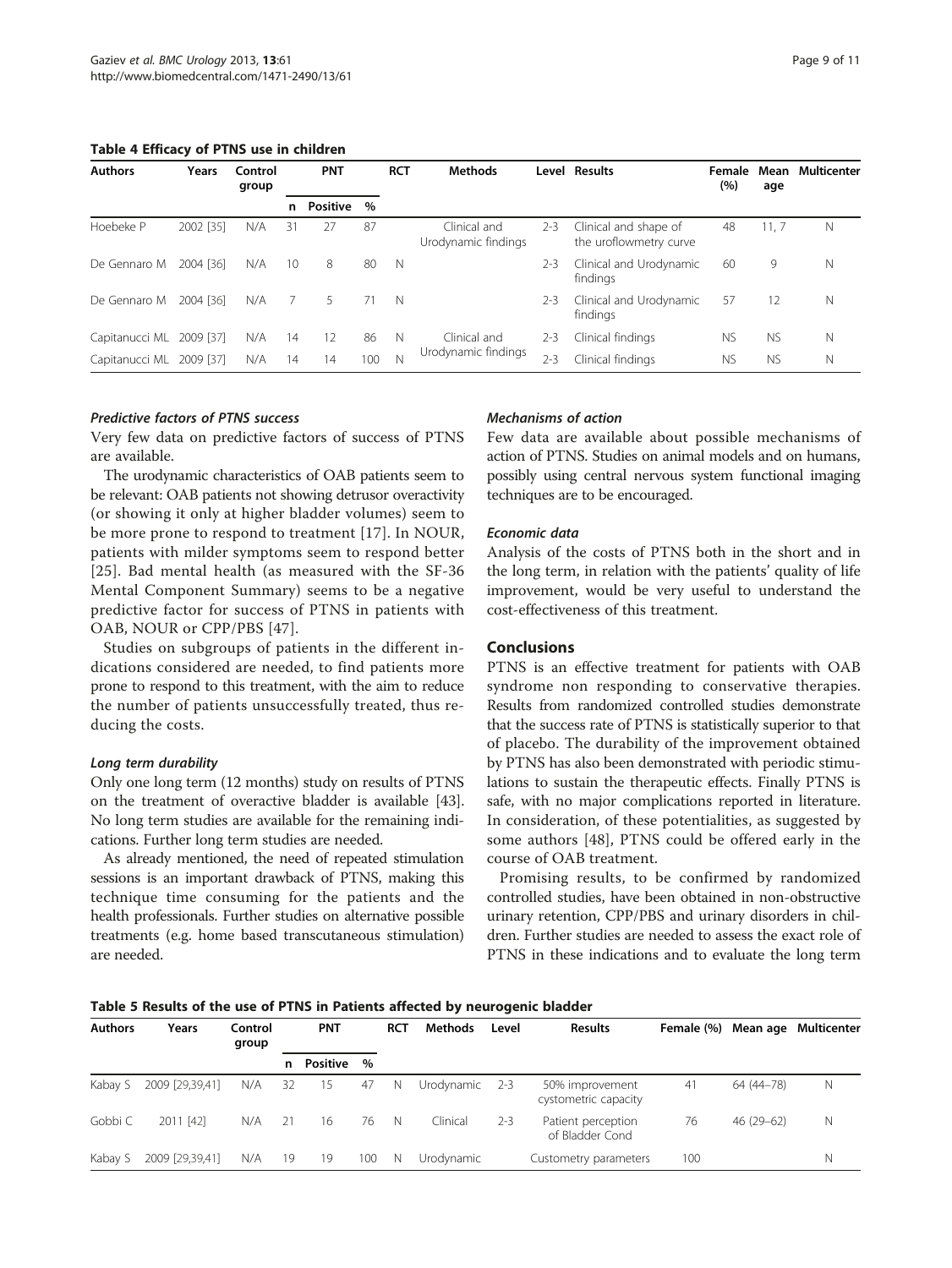<span id="page-9-0"></span>durability of the treatment. Further research is needed as well to assess several still unanswered questions about PTNS.

#### Abbreviations

PTNS: Percutaneous tibial nerve stimulation; OAB: Overactive bladder syndrome; NOUR: Non obstructive urinary retention; CPP/PBS: Chronic pelvic pain/painful bladder syndrome; RCT: Randomized clinical trial; I-QoL score: Incontinence quality of life score; IC: Interstitial cystitis; MS: Multiple sclerosis; SCI: Spinal cord injury; PD: Parkinson's disease; LUTS: Lower urinary tract symptoms; TTNS: Transcutaneous tibial nerve stimulation.

#### Competing interests

The authors declare that they have no competing interests.

#### Authors' contributions

GG and VI have made substantial contributions to acquisition, analysis and interpretation of data. EFA, ADS and AA have made substantial contributions to conception and design of the study. LT has been involved in drafting the manuscript. CDN and EFA have been involved in revising the manuscript critically for important intellectual content. All authors read and approved the final manuscript.

#### Author details

<sup>1</sup>School of Specialization in Urology, University of Rome Tor Vergata, Rome, Italy. <sup>2</sup>Department of Urology, Policlinico Casilino, Rome, Italy. <sup>3</sup>Department of Neuro-Urology, Fondazione S. Lucia, IRCCS, Rome, Italy. <sup>4</sup>Department of Urology, Sant'Andrea Hospital, Faculty of Health Sciences "La Sapienza" University of Rome, Rome, Italy. <sup>5</sup>Department of Urology, Policlinico Tor Vergata, Rome, Italy. <sup>6</sup>Department of Experimental Medicine and Surgery, University of Rome Tor Vergata, Rome, Italy.

#### Received: 2 August 2013 Accepted: 13 November 2013 Published: 25 November 2013

#### References

- 1. Stoller ML: Afferent nerve stimulation for pelvic floor dysfunction. Eur Urol 1999, 35(Suppl 2):132.
- 2. Tai C, Chen M, Shen B, et al: Irritation induced bladder overactivity is suppressed by tibial nerve stimulation in cats. J Urol 2011, 186(1):326-330.
- 3. McGuire EJ, Zhang SC, Horwinski ER, et al: Treatment of motor and sensory detrusor instability by electrical stimulation. J Urol 1983, 129(1):78-79.
- 4. Finazzi Agrò E, Campagna A, Sciobica F, et al: Posterior tibial nerve stimulation: is the once-a-week protocol the best option? Minerva Urol Nefrol 2005, 57(2):119–123.
- Yoong W, Ridout AE, Damodaram M, et al: Neuromodulative treatment with percutaneous tibial nerve stimulation for intractable detrusor instability: outcomes following a shortened 6-week protocol. BJU Int 2010, 106(11):1673–1676.
- 6. Jiang CH, Lindstrom S: Prolonged enhancement of the micturition reflex in the cat by repetitive stimulation of bladder afferents. J Physiol 1999, 517(Pt 2):599–605.
- 7. Tai C, Shen B, Chen M, et al: Prolonged poststimulation inhibition of bladder activity induced by tibial nerve stimulation in cats. Am J Physiol Renal Physiol 2011, 300(2):385–392.
- 8. Danisman A, Kutlu O, Akkaya E, et al: Tibial nerve stimulation diminishes mast cell infiltration in the bladder wall induced by interstitial cystitis urine. Scand J Urol Nephrol 2007, 41(2):98–102.
- 9. Chang CJ, Huang ST, Hsu K, et al: Electroacupuncture decreases c-fos expression in the spinal cord induced by noxious stimulation of the rat bladder. J Urol 1998, 160(6 Pt 1):2274–2279.
- 10. Finazzi Agrò E, Rocchi C, Pachatz C, et al: Percutaneous tibial nerve stimulation produces effects on brain activity: study on the modifications of the long latency somatosensory evoked potentials. Neurourol Urodyn 2009, 28(4):320–324.
- 11. Moher D, Liberati A, Tetzlaff J, Altman DG: The PRISMA Group (2009): Preferred Reporting Items for Systematic Reviews and Meta-Analyses: The PRISMA Statement. Open Med 2009, 3(3):123–130.
- 12. OCEBM Table of Evidence Working Group: "The Oxford 2011 Table of Evidence". Oxford Centre for Evidence-Based Medicine. [http://www.cebm.net/](http://www.cebm.net/index.aspx?o=5653) [index.aspx?o=5653](http://www.cebm.net/index.aspx?o=5653).
- 13. Klingler HC, Pycha A, Schmidbauer J, et al: Use of peripheral neuromodulation of the S3 region for treatment of detrusor overactivity: a urodynamic-based study. Urology 2000, 56(5):766–771.
- 14. Govier FE, Litwiller S, Nitti V, et al: Percutaneous afferent neuromodulation for the refractory overactive bladder: results of a multicenter study. J Urol 2001, 165(4):1193–1198.
- 15. van Balken MR, Vandoninck V, Gisolf KW, et al: Posterior tibial nerve stimulation as neuromodulative treatment of lower urinary tract dysfunction. J Urol 2001, 166(3):914–918.
- 16. Vandoninck V, Van Balken MR, Finazzi Agrò E, et al: Posterior tibial nerve stimulation in the treatment of urge incontinence. Neurourol Urodyn 2003, 22(1):17–23.
- 17. Vandoninck V, van Balken MR, Finazzi Agrò E, et al: Percutaneous tibial nerve stimulation in the treatment of overactive bladder: urodynamic data. Neurourol Urodyn 2003, 22(3):227–232.
- 18. Karademir K, Baykal K, Sen B, et al: A peripheric neuromodulation technique for curing detrusor overactivity: Stoller afferent neurostimulation. Scand J Urol Nephrol 2005, 39(3):230–233.
- 19. Nuhoğlu B, Fidan V, Ayyildiz A, et al: Stoller afferent nerve stimulation in woman with therapy resistant over active bladder, a 1-year follow up. Int Urogynecol J Pelvic Floor Dysfunct 2006, 17(3):204–207.
- 20. Peters KM, MacDiarmid SA, Wooldridge LS, et al: Randomized trial of percutaneous tibial nerve stimulation versus extended-release tolterodine: results from the overactive bladder innovative therapy trial. J Urol 2009, 182(3):1055–1061.
- 21. Peters K, Carrico D, Burks F: Validation of a sham for percutaneous tibial nerve stimulation (PTNS). Neurourol Urodyn 2009, 28(1):58–61.
- 22. Peters KM, Carrico DJ, Perez-Marrero RA, et al: Randomized Trial of Percutaneous Tibial Nerve Stimulation Versus Sham Efficacy in the Treatment of Overactive Bladder Syndrome: Results From the SUmiT Trial. J Urol 2010, 183(4):1438–1443.
- 23. Finazzi-Agro E, Petta F, Sciobica F, et al: Percutaneous Tibial Nerve Stimulation effects on detrusor overactivity incontinence are not due to a placebo effect: a randomized double-blind placebo-controlled trial. J Urol 2010, 184(5):2001–2006.
- 24. Vandoninck V, van Balken MR, Finazzi Agrò E, et al: Posterior tibial nerve stimulation in the treatment of idiopathic nonobstructive voiding dysfunction. Urology 2003, 61(3):567–572.
- 25. Vandoninck V, Van Balken MR, Finazzi Agrò E, et al: Posterior tibial nerve stimulation in the treatment of voiding dysfunction: Urodynamic data. Neurourol Urodyn 2004, 23(3):246–251.
- 26. van der Pal F, van Balken MR, Heesakkers JP, et al: Correlation between quality of life and voiding variables in patients treated with percutaneous tibial nerve stimulation. BJU Int 2006, 97(1):113–116.
- 27. van Balken MR, Vandoninck V, Messelink BJ, et al: Percutaneous tibial nerve stimulation as neuromodulative treatment of chronic pelvic pain. Eur Urol 2003, 43(2):158–163.
- 28. Kim SW, Paick JS, Ku JH: Percutaneous posterior tibial nerve stimulation in patients with chronic pelvic pain: a preliminary study. Urol Int 2007, 78(1):58–62.
- 29. Kabay S, Kabay SC, Yucel M, et al: Efficiency of posterior tibial nerve stimulation in category IIIB chronic prostatitis/chronic pelvic pain: a Sham-Controlled Comparative Study. Urol Int 2009, 83(1):33–38.
- 30. Zhao J, Nordling J: Posterior tibial nerve stimulation in patients with intractable interstitial cystitis. BJU Int 2004, 94(1):101–104.
- 31. Zhao J, Bai J, Zhou Y, et al: Posterior tibial nerve stimulation twice a week in patients with interstitial cystitis. Urology 2008, 71(6):1080–1084.
- 32. Baykal K, Senkul T, Sen B, et al: Intravesical heparin and peripheral neuromodulation on interstitial cystitis. Urol Int 2005, 74(4):361–364.
- 33. Congregado Ruiz B, Pena Outeiriño XM, Campoy Martínez P, León Dueñas E, Leal López A: Peripheral afferent nerve stimulation for treatment of lower urinary tract irritative symptoms. Eur Urol 2004, 45:65–69.
- 34. Gokyldiz S, et al: Effects of percutaneous tibial nerve stimulation therapy on chronic pelvic pain. Gynecol Obstet Invest 2012, 73(2):99–105. Epub 2012 Jan 20.
- 35. Hoebeke P, Renson C, Petillon L, et al: Percutaneous electrical nerve stimulation in children with therapy resistant nonneuropathic bladder sphincter dysfunction: a pilot study. J Urol 2002, 168(6):2605–2607.